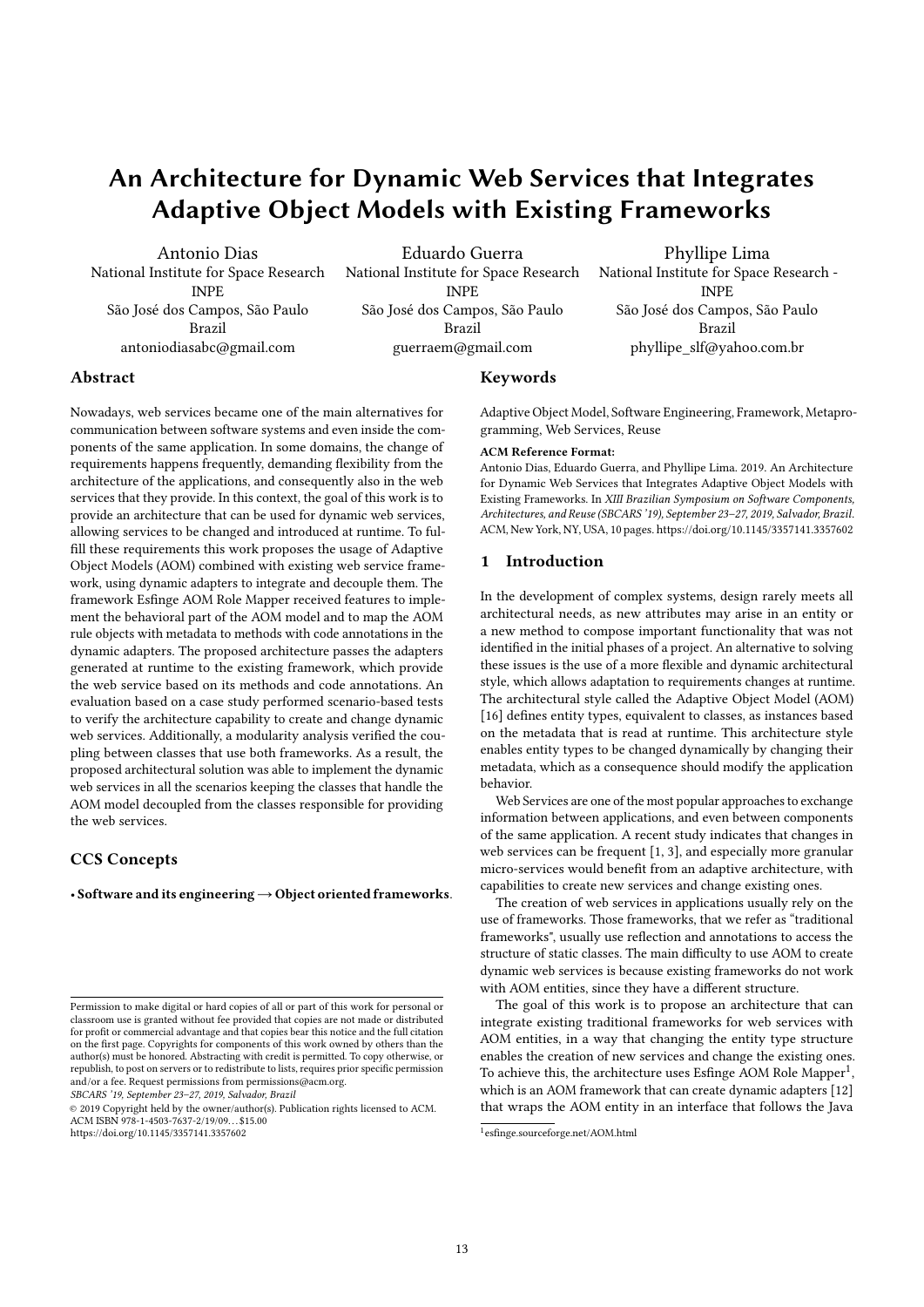Beans standard and can be consumed by traditional frameworks. New features were added in Esfinge AOM Role Mapper during this work to introduce the dynamic behavior to the AOM model and implement its mapping to static methods that could be consumed by frameworks. The proposed architecture was evaluated in a case study that assesses if the requirements for changing web services behaviors are being achieved and to evaluate the coupling between the AOM framework and the web services framework.

# 2 Adaptive Object Model

Adaptive Object Model is an architectural style for systems in which classes, attributes, relationships, and behaviors are represented as metadata consumed at run time, and the same code can be used to process different classes that are not known at compile time. This enables systems built with this architecture to be flexible and can be modified at runtime, not only by programmers but also by business analyst or users, allowing changes to be done and made available quickly. This flexibility allows the domain to evolve as part of the business.

Fig. 1 presents the first model of the AOM architecture proposed by [18]. The entity metadata is stored in the XML data entry, that passes in the XML Parser and in the Metadata Interpreter before being stored at runtime in the metadata repository. This metadata is used to create domain objects that follow the AOM structure. The domain objects have their persistence mechanisms that can be relational databases or XML/XMI files.



Figure 1: Adaptive Object Model [17]

AOM architecture is comprised of the following core patterns: Type Object, Property, Type Square, Accountability and Rule Object.

# 2.1 AOM Core Patterns

The Type Object pattern [9] is used in situations where the number of sub-classes that a class may need can not be determined during the system development. This pattern solves this situation by representing the sub-classes that are not known at development time as instances of a generic class that represents the type of an object.

The Property pattern [6] is applied in situations where instances of the same class can have different types of properties. The Property pattern solves this problem by representing the properties of an entity using a class and causing that entity to have a collection of instances of that class.

In the AOM architectural style, Type Object and Property patterns are used combined, resulting in the Type Square pattern [16]. In this one, the Type Object is used twice - once to represent the entities and entity types of the system and once to represent the properties and property types. Using Type Square pattern, new types of entities with different types of properties can be created. Likewise, existing entity types can be changed at runtime, since modeling is done at the instance level.

The Accountability [16] pattern allows the relationship between entities to be represented by an object (usually an instance of an Accountability class). Each Accountability object is associated with an Accountability Type object, which represents the relationship type. Because the associations between entities are represented at the level of instances, the types of relationships between entities can be created and modified at runtime.

Rule Object is a pattern used to create abstractions for both simple and complex business rules [17]. The Rule Object defines a default interface for a family of algorithms so that clients can work with any of them. If the behavior of an object is defined by one or more instances of Rule Object, then it can be easily changed by changing its instance. In the AOM architectural style, classes that use the Rule Object pattern are often associated with entity types, where they implement operations on the methods of a class.

The core AOM structure, composed by the patterns Type Object, Property, Type Square, Accountability and Rule Object, is presented in Figure 2. The operational level is used to represent the domain objects instances, which contains the information that is of interest to the application. The knowledge level represents the application metadata, which describes the application entities. Relating to an object-oriented language, the operational level is similar to objects while the knowledge level is similar to classes.



Figure 2: Core AOM structure, based on [15]

# 2.2 AOM Frameworks

AOM Applications usually implement the patterns in classes that are coupled with the application domain. These are called domainspecific AOM models. Since traditional frameworks do not support the structure of AOM entities, the application developers usually create their own components that are specific for its AOM models, such as for persistence and graphical interface. Since the application AOM model and its respective components depend on the domain,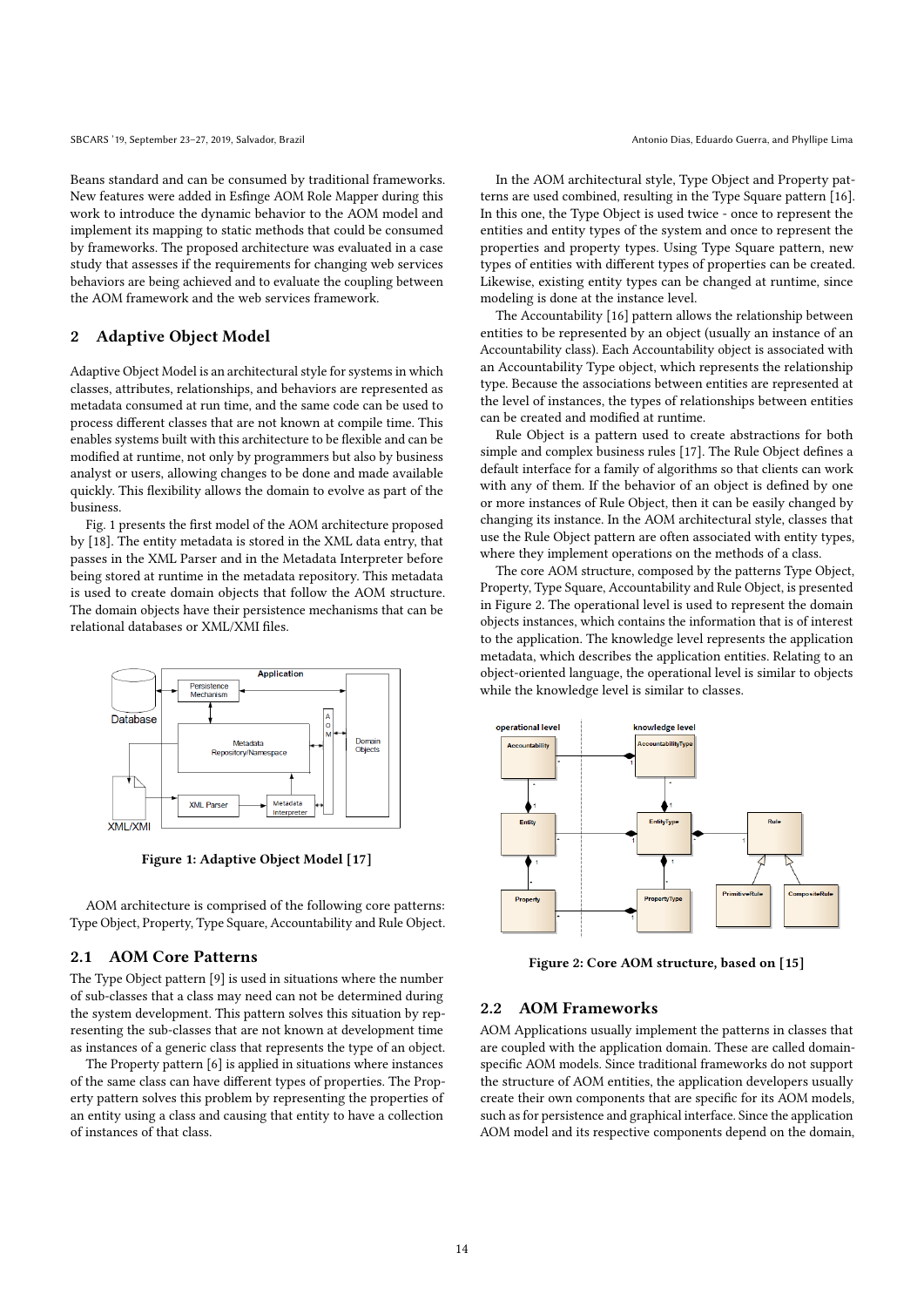An Architecture for Dynamic Web Services that Integrates Adaptive Object Models with Existing Frameworks SBCARS '19, September 23-27, 2019, Salvador, Brazil

it is hard to reuse them in other AOM applications. This makes AOM applications expensive to develop.

Focusing on the optimization of the development time, some AOM frameworks, such as Oghma [5] and Ink [8], provide AOM classes that do not depend on the domain. These are called domainindependent AOM frameworks. Due to the high level of abstraction, they provide a very complete structure, but they require various configurations for its use. In addition to providing an AOM structure, they also include components, such as for the persistence of entities. Even though this solution allows some kind of reuse, it is not compatible with the usage of traditional frameworks, and the application is limited to the framework proprietary components.

The Java framework Esfinge AOM Role Mapper proposes a distinct approach. It provides an API based on a domain-independent AOM model, however, it provides adapters that can be used to recognize a domain-specific AOM model based on its code annotations. It also provides dynamic adapters [12] that generate classes based on the Java Beans standard that wraps the AOM entities. Since the dynamically generated adapters provide an API similar to static classes, the AOM entities can be used and consumed by traditional frameworks, increasing the reuse possibilities. The Esfinge AOM Role Mapper framework is described with more details in section 3.

Prior to this work, the Esfinge AOM Role Mapper framework did not implement the behavioral model of an AOM structure, usually implemented with the Rule Object pattern. The Rule Object is used to represent behavior in an entity, just as methods represent it in a class. The behavioral model of the AOM frameworks represents the logic linked to the entities, being used to create and change business rules in systems that have frequently changing requirements. To enable the dynamic definition of web services, this work implemented the behavioral model the Esfinge AOM Role Mapper framework, mapping the Rule Objects to methods in the Java Beans dynamic adapters. Section 4 presents this implementation with more details.

# 3 Esfinge AOM Role Mapper

Esfinge AOM Role Mapper is the AOM framework used as the basis by this work, implemented in Java, and available open-source<sup>2</sup>. It is part of a larger project called Esfinge that embrace several innovative metadata-based frameworks.

The Esfinge Role Mapper AOM framework works with three different types of models. The domain-specific AOM models that can be provided by the application, a proprietary domain-independent model, and dynamically generated Java Beans model. The main functionality of the framework is to map AOM structures from a domain-specific to a domain-independent AOM structure and from the domain-independent AOM structure to dynamically generated Java Beans model. Code annotations and descriptor files are used to provide additional information for creating the adapters. The idea is to make possible a hybrid model, which can be composed of entities defined by each of the approaches. For example, an entity defined as Java Bean could be added as a property in an AOM entity. This increases the possibility of reuse of these entities and

gives more freedom to AOM application developers. A graphical representation of these mappings is shown in Figure 3.



Figure 3: AOM Framework Model Representation

In real applications that use AOM as the architectural style, the AOM model is usually implemented only in entities where flexibility is a requirement, using only the required patterns [7]. Other entities also follow a static model adopted by the target programming language, containing fixed attributes and access methods. Even in classes representing AOM entities, for example, there might be static properties that represent peculiarities of the application domain [12].

To address these two issues, the Esfinge Role Mapper AOM framework provides a solution that meets the following requirements:

- (1) Allow the use of components made for a domain-independent AOM application for entities from a domain-specific AOM model;
- (2) Allow the use of traditional frameworks based on reflection and code annotations in domain-independent and domainspecific AOM entities.

# 4 Dynamic Behaviour on AOM

This section describes the following improvements developed on Esfinge AOM Role Mapper to support dynamic behaviour:

- (1) Implementation of the Rule Object pattern in the framework's domain-independent model;
- (2) Mapping the Rule Object pattern from a domain-specific AOM model to the domain-independent AOM model of the framework;
- (3) Mapping of the Rule Objects from the domain-independent AOM model to methods on static class methods (Java Beans);
- (4) Metadata mapping in AOM Rule Objects for annotations in methods.

The first step was to create classes that implement the Rule Object in the domain-independent AOM model provided by the

<sup>&</sup>lt;sup>2</sup>esfinge.sourceforge.net/AOM.html - documentation available in portuguese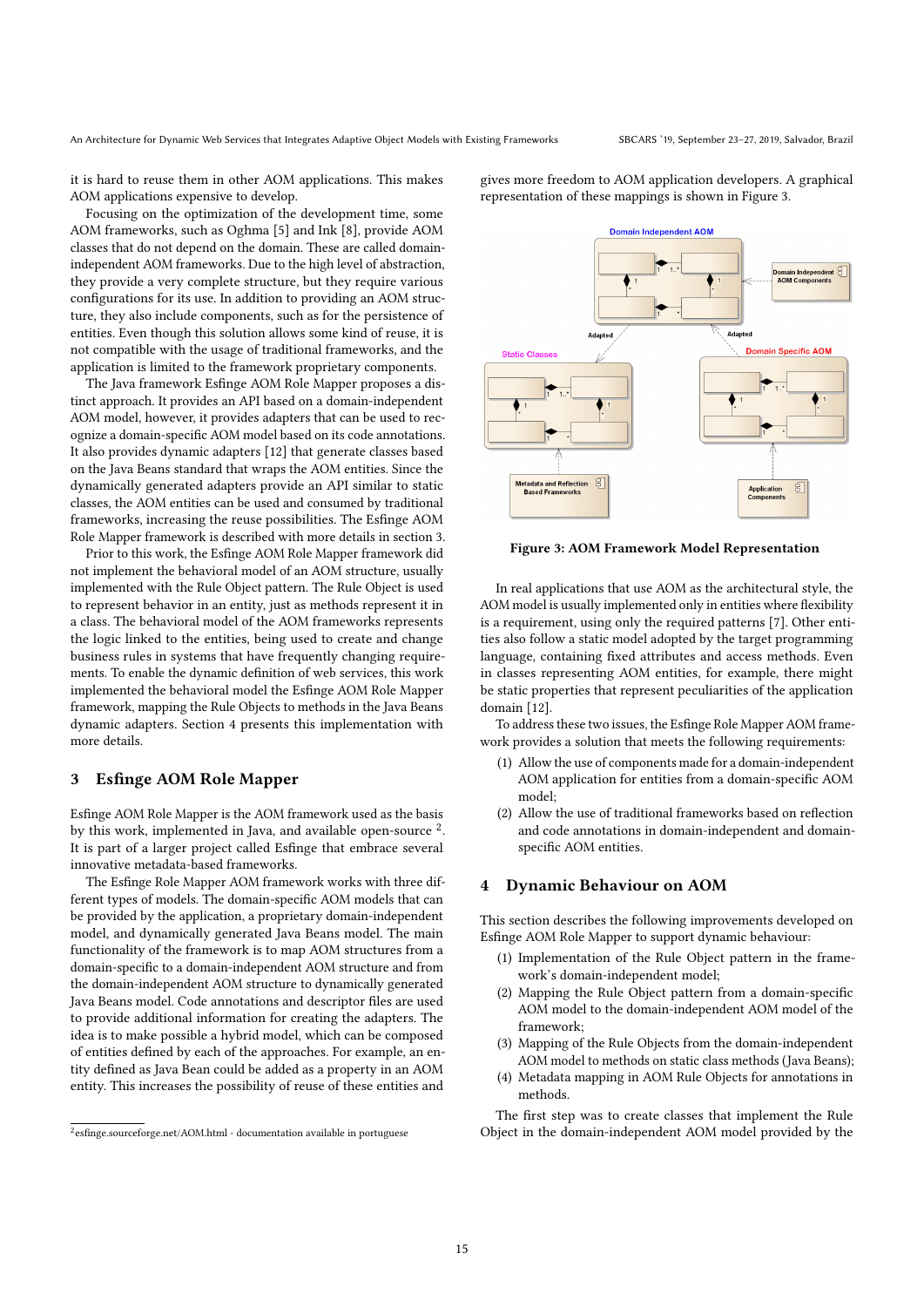framework. The adapters were then updated so that domain-specific AOM objects could be mapped to this structure. From this mapping, the class that creates adapters for the domain-specific AOM entities can recognize Rule Object implementations and map behavior to the framework structure. Finally, the behavioral model was also added in the generation of adapters for the static classes API (Java Beans), allowing the use of these objects adapted with traditional frameworks that work with the invocation of methods by reflection. In this mapping, Rule Objects metadata becomes annotations in their adapters methods. This feature is important because web service frameworks use annotations to map methods to services.

# 4.1 Adding Rule Object in Domain-independent AOM Model

This section describes how the behavioral model was implemented in the domain-independent AOM model of Esfinge AOM Role Mapper. The first change was the creation of the RuleObject interface, establishing a contract for classes that implement entity behavior. The RuleObject interface extends the HasProperties interface to be able to receive additional metadata, as the IEntity and IEntityType interfaces. Next, we created the BasicRuleObject class that implements the RuleObject interface and inherits the ThingWithProperties class so that the behavioral model has its properties, according to the diagram shown in Figure 4.

The RuleObject interface should be implemented by classes that represent the behavior of AOM entities. The new behavior should be implemented in the execute() method. This method receives two parameters, the first parameter being the entity in which the method is executed, and the second parameter an array of Objects which represent the parameters that the method receives for its execution.

To allow the addition of a RuleObject to an AOM entity type, the addOperation() method has been added in the IEntityType interface. It receives as parameters the name of the rule and an instance of a class that implements the RuleObject interface. The RuleObject is internally stored on a map, and should be located using its name.

The method executeOperation() was added to the IEntity interface. It is used to execute the operation on a given entity. It has two parameters, which are the rule name that will be executed and an array of Object with the parameters expected by the Rule Object. The rule name is the same name that was used to add the operation on the IEntityType interface.

The GenericEntity and AdapterEntity classes implement the IEntity interface, and use the method executeOperation() to obtain the RuleObject of the corresponding entity type and invoke the execute() method with its parameters.

# 4.2 Usage Example of Domain-independent API

This section presents an example of how the domain-independent API is used to create an Entity Type with a Rule Object and execute its respective logic. The first step is to create the object of type IEntityType. The Listing 1 shows the creation of an IEntityType named product with the attributes creationDate of type Date, and name of type String. Both attributes are mapped as required.

# Listing 1: Creating the Entity Type with Properties and a Rule Object

|    | //create entity type instance                                                |
|----|------------------------------------------------------------------------------|
| 2  | $IEntityType productType = new GeneticEntityType("Product");$                |
| 3  |                                                                              |
| 4  | //creating property types                                                    |
| 5  | GenericPropertyType creationDatePropertyType = new                           |
|    | GenericPropertyType("creationDate", Date.class);                             |
| 6  | creationDatePropertyType.setProperty("notempty", true);                      |
| 7  | GenericPropertyType namePropertyType = new GenericPropertyType("name",       |
|    | String.class):                                                               |
| 8  | namePropertyType.setProperty("notempty", true);                              |
| 9  |                                                                              |
| 10 | //adding property types to the entity type                                   |
| 11 | productType.addPropertyType(creationDatePropertyType);                       |
| 12 | productType.addPropertyType(namePropertyType);                               |
| 13 |                                                                              |
| 14 | //adding a rule object in the entity type                                    |
| 15 | productType.addOperation("creationTime", new CalculateTime("creationDate")); |

The last line of code from Listing 1 shows the creation of the RuleObject and its addition to the entity type. The CalculateTime class extends the BasicRuleObject class that implements the interfce RuleObject with its execute method. Its constructor receives a String parameter that should have the name of an attribute of type Date from the entity type. The implementation of CalculateTime is not presented but it aims to calculate the number of years from the date contained in the attribute until now.

As can be seen in that example, the CalculateTime class could be reused for another operation in the same entity type referring to others attributes. The rule object implementations can receive parameters to configure its execution, enabling several different behaviors being executed by the same class.

Listing 2 shows the creation of an entity from the Product entity type. It sets values for the properties and executes the operation. As can be seen in Listing, the method executeOperation() was invoked passing the String added with the rule object. Since the method return is of type Object, it should be cast for a specific class.

### Listing 2: Creating an Entity and executing its operation

 $1/$ create entity

3

7

IEntity product = productType.createNewEntity();

4 //adding property values

5 product.setProperty("name", "Notebook"); 6 product.setProperty("creationDate", new GregorianCalendar(2010, 09 ,  $23)$ .getTime $()$ ;

8 //executing operation 9 int years = (Integer) product.executeOperation("creationTime"); assertTrue("Considering SBCARS 2019 date", 9, years)

# 4.3 Rule Object Based in Expression Language

Expression Language  $(EL)^3$  is a language used in Java projects where you create simple expressions that have direct access to the attributes of objects considering the Java Beans standard. To allow the definition of logic based on expressions defined in the entity type metadata, the framework Esfinge AOM Role Mapper provide in its class library an implementation of the RuleObject interface that executes an Expression Language passed in its constructor. The use of this type of Rule Object allows the configuration of expressions that need to be changed at runtime. By having operations based

<sup>3</sup>docs.oracle.com/javaee/6/tutorial/doc/gjddd.html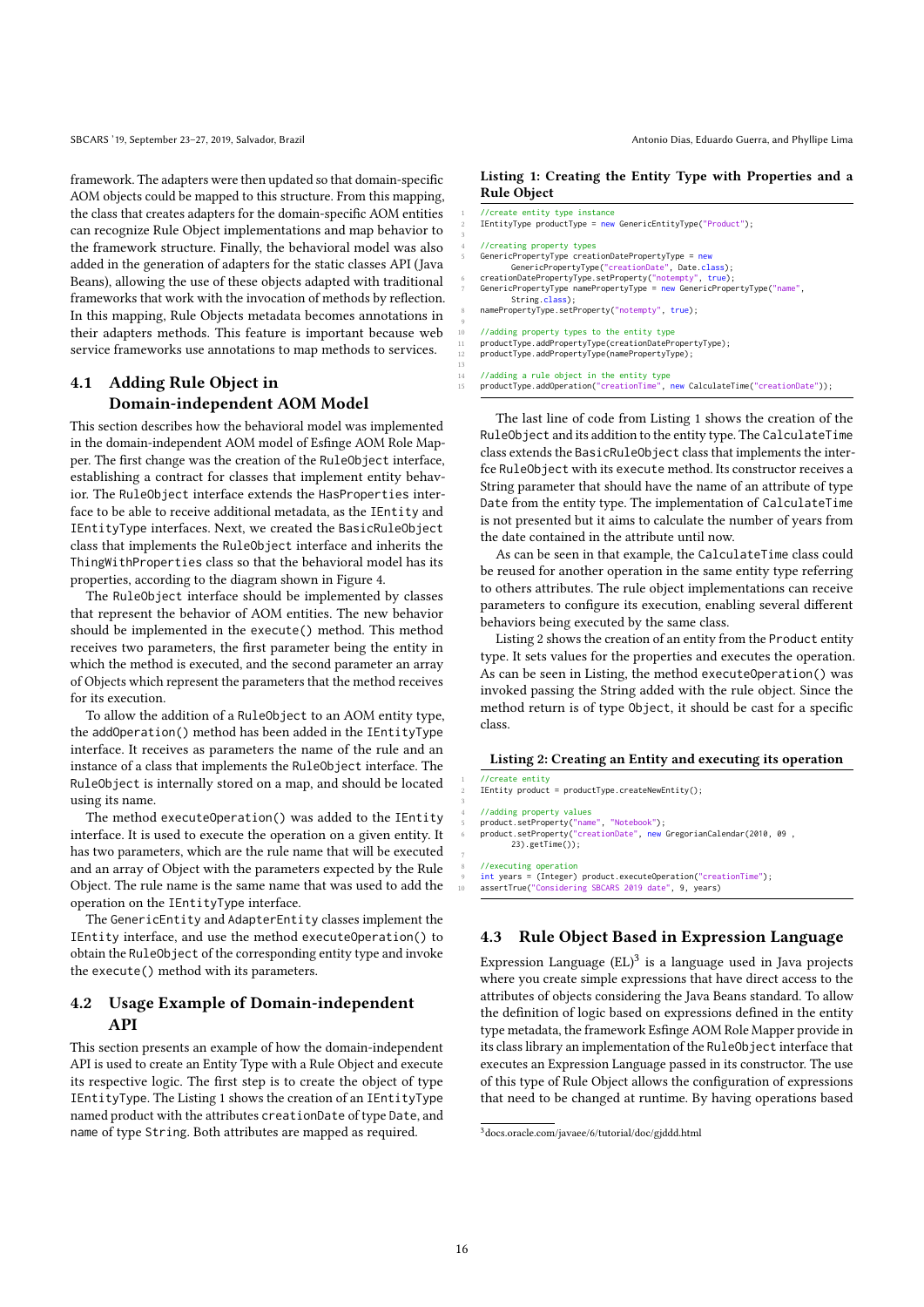

Figure 4: AOM RoleMapper after Behavioral Model

on a configured expression, the logic can be easily modified by changing this expression.

For this, the ELContextAOM class was created to represent the context where the EL will be executed. This class has three attributes. The first one, functionMapper, map the EL functions. The second one, variableMapper, map variables, and the third one, compositeELResolve, interpret the variables and solve their value. Listing 3 displays the ELContextAOM class.

#### Listing 3: Class ELContextAOM for Expression Language execution

```
public class ELContextAOM extends ELContext {
          2 private FunctionMapper functionMapper;
          3 private VariableMapper variableMapper;
          private CompositeELResolver elResolver;
          6 public ELContextAOM(FunctionMapper functionMapper, VariableMapper
 variableMapper, ELResolver... resolvers) {
7 this.functionMapper = functionMapper;
8 this.variableMapper = variableMapper<br>8 this.variableMapper = variableMapper<br>9 elResolver = new CompositeELResolver
9 elResolver = new CompositeELResolver()<br>10 for (ELResolver resolver : resolvers)<br>11 elResolver.add(resolver);
10 for (ELResolver resolver : resolvers) {
11 elResolver.add(resolver);
\begin{array}{ccc} 12 & & & \ \end{array}<br>13 }
14 public static EvaluationContext createContext(Class<?> functionClass,
                    Map<String, Object> attributeMap) {
15 VariableMapper vMapper = mapVariables(attributeMap);
16 FunctionMapper fMapper = mapFunctions(functionClass);
17 ELContextAOM context = new ELContextAOM(fMapper, vMapper, new
                       ArrayELResolver(), new ListELResolver(),
18 new MapELResolver(), new BeanELResolver());<br>19 return new EvaluationContext(context, fMapper, vMapper);
          public static Object execute(String expr, Class<? extends Object>
                    objectClass, Map<String, Object> map) {
22 EvaluationContext ec = ELContextAOM.createContext(objectClass, map);<br>ValueExpression result = new
              ValueExpression result = nExpressionFactoryImpl().createValueExpression(ec, expr,
                       Object.class);
24 return result.getValue(ec);
          \mathcal{Y}
```
5

 $\frac{20}{21}$ 

To create an operation based on EL rules the ExpLangRuleObject class was created. It implements the RuleObject interface to have the same abstractions as rule objects and receives the target expression in its constructor. Its execute() method uses the class ELContextAOM to add the AOM attributes as EL variables and execute the expression. After the addition in the entity type, the rule object can be executed as any other.

# 4.4 Mapping Rules from a Domain-specific AOM

Esfinge AOM Role Map supports domain-specific AOMs created by applications. It uses code annotations to map the AOM elements. Through them, the framework identifies and creates the adapters that make the connections between the specific domain entity and the independent domain entities.

This section focus on the annotations created to map methods and rule objects. Information about other mappings, such as for entities, entity types and properties, can be obtained in previous publications [12]. To perform the behavior mapping, three annotations were created:

- @RuleClass Configure the interfaces used for Rule Objects in the target domain-specific model;
- @RuleMap Configure an attribute in the Entity Type that contains a map of Rule Objects. This map should have as generic types a String as the key and an interface with @RuleClass as the entry;
- @RuleMethod Used to configure methods with behavior in two distinct scenarios. It can configure a method of an interface with @RuleClass as the method that represents the operation, as well as fixed methods in the entity type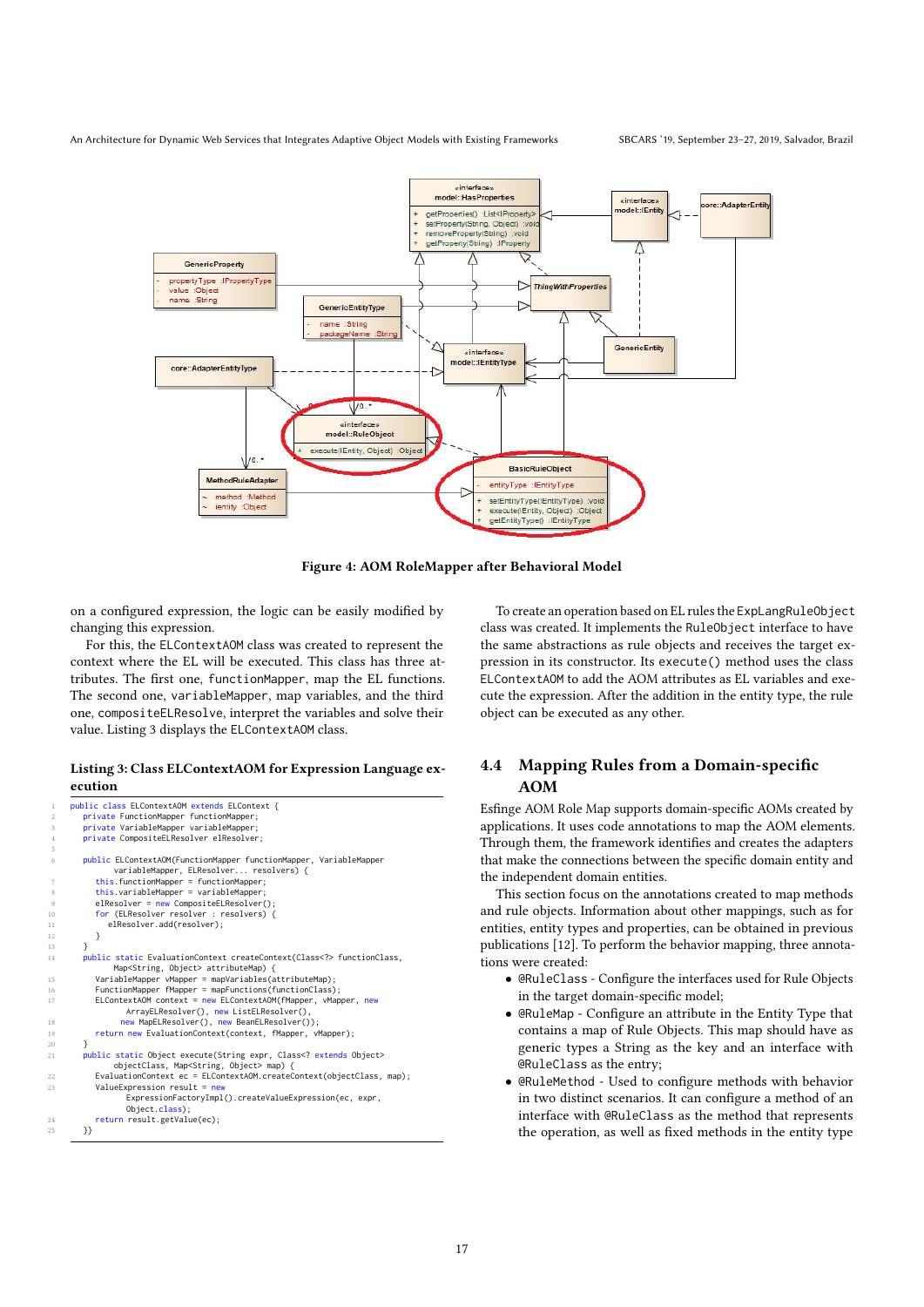SBCARS '19, September 23-27, 2019, Salvador, Brazil Antonio Dias, Eduardo Guerra, and Phyllipe Lima

class that should be mapped as Rule Objects in the domainindependent model;

Listing 4 presents an example of mapping from an interface that represents a Rule Objects in a domain-specific AOM model. It can be observed that the interface is mapped with the @RuleClass annotation and the executeLogic() method is mapped with the @RuleMethod annotation.

#### Listing 4: Domain-specific Rule Object interface

@RuleClass public interface SensorLogic{

5 }

3

6

9

 $\begin{array}{c} 10 \\ 11 \\ 12 \end{array}$ 

 $\begin{array}{c} 13 \\ 14 \\ 15 \end{array}$ 

 $rac{26}{27}$ 

eRuleMethod Object executeLogic(Sensor s, Object... params);

Listing 5 displays the domain-specific entity type mapping, named SensorType. This class is used to create dynamically types of sensor, which can have different attributes and operations. The instances of these types should have the class Sensor, which is not presented in the paper. To map this class to the domain-independent entity the @EntityType, @PropertyType and @CreateEntityMethod annotations were used. They map the code elements to its respective role in the AOM model, but since they are not the focus of this paper, they will be not further explained.

#### Listing 5: Map a RuleObject

```
@EntityType
    2 public class SensorType {
        @RuleMan
       5 private Map<String, SensorLogic> operations = new HashMap<>();
        @PropertyType
       8 private Set<SensorPropertyType> propertyTypes = new
              HashSet<SensorPropertyType>();
        10 public void addPropertyTypes(SensorPropertyType propertyType) {
        propertyTypes.add(propertyType);<br>}
        14 @RuleMethod
       public int miliUnitValue(Sensor s, String property){
        return entity.getProperty("property") * 1000;<br>}
17 }<br>18
        19 @CreateEntityMethod
20 public Sensor createSensor() {<br>21 Sensor sensor = new Sensor();
           sensor.setSensorType(this);
          if (operations == null)operations = new HashMap();
25 }
       return sensor;<br>}
    \overline{3}
```
The attribute operations receive the annotation @RuleMap, which maps the the attribute used to map the entity operations. The annotation @RuleMethod is used on the method miliUnitValue(), configuring that this fixed method should be included in the list of Rule Objects in the domain-independent model.

It is very common for entities and entity type classes in a domainspecific AOM to have common methods that are available to all types. Since these methods are not available in a domain-independent model, they should be mapped to Rule Objects.

Listing 6 presents a code example that creates the adapters based on the domain-independent API from the domain-specific entity Sensor. In the presented source code, an entity type and an entity

instance is created based on the domain-specific model, and further, this entity is adapted to the domain-independent API, which is used to invoke the rule objects. As can be seen, the rule object added dynamically and the one based on an existing method on the entity type class are invoked the same way.

#### Listing 6: Invoking the RuleObject in the adapted entity

1 //Create entity type with 2 property types 2 SensorType sensorType = new SensorType(); 3 sensorType.addLogic("convertUnits", new ConvertUnits()); SensorPropertyType prop1 = new SensorPropertyType(); prop1.setName("unit"); prop1.setPropertyType(String.class); sensorType.addPropertyTypes(prop1); SensorPropertyType prop2 = new SensorPropertyType();

11 prop2.setName("value"); 12 prop2.setPropertyType(Integer.class); 13 sensorType.addPropertyTypes(prop2);

> //create entity 16 Sensor sensor = sensorType.createSensor()

4

9

14

17

23

26

18 //adapt entity to domain-independent model and set values 19 AdapterEntityType adaptedEntityType = AdapterEntityType.getAdapter(sensorType); 20 AdapterEntity entity = AdapterEntity.getAdapter(adaptedEntityType, sensor);<br>21 entity.setProperty("unit", "m");<br>22 entity.setProperty("value", 20);

24 // execute the Rule Object added 25 Object result1 = entity.executeOperation("convertUnits", "value", "feet");

27 // execute mapped fixed method  $28$  Object result2 = entity.executeOperation("miliUnitValue", "value");

# 4.5 Rule Objects to Methods in the Java Beans Adapter

The Esfinge AOM Role mapper has a feature to generate dynamically Java Beans adapters from entities from the domain-independent model. Another feature developed for the behavior model in these adapters was the insertion a method for each Rule Object. To generate the adapter class bytecode at runtime, it uses the ASM framework<sup>4</sup> . Each method generated to represent a Rule Object has the behavior to invoke it in the encapsulated entity.

In the example of Listing 7 a Java Bean adapter is created based on an entity and the method that represents a Rule Object in the adapter is invoked using reflection. Passing the Java Bean adapter to a traditional framework it would be able to invoke its method by reflection as it does in a regular class.

```
Listing 7: Entity Generation with RuleObject
```

```
1 //create entity type and entity
2 IEntityType productType = new GenericEntityType("Product");
productType.addOperation("operation", new ExampleRuleObject());
4 IEntity product = productType.createNewEntity();
6 //create Java Bean adapter
AdapterFactory af = AdapterFactory.getInstance("mapping.json");
Object beanAdapter = af.generate(produced);//invoke adapted method by reflection
11 Method m = beanAdapter.getClass().getDeclaredMethod("operation",
      Object[].class);
Object result = m.invoke(personAdapter, null);
```
Esfinge AOM Role Mapper domain-independent model also provides methods to add custom metadata to the elements. Based on a

<sup>4</sup>https://asm.ow2.io/

18

5

9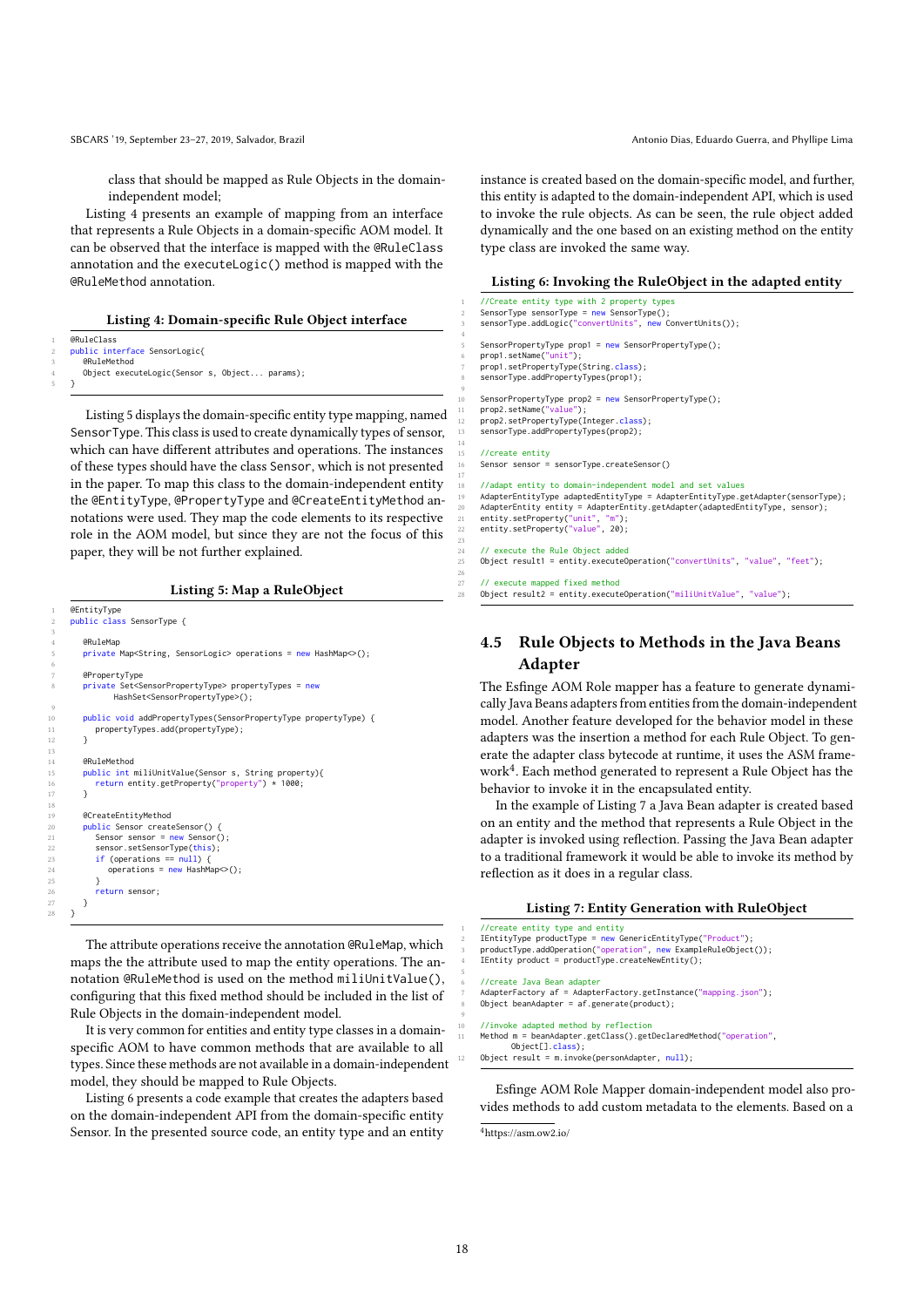mapping defined in a JSON file, when generating the Java beans adapter, the framework add code annotations to these elements. So, the metadata added to the RuleObject is adapted to annotations on the target method. An example of the JSON file is presented in Listing 8. In this listing, three types of metadata are mapped to annotations from the Spring framework  $^5$ .

#### Listing 8: JSON file example to map adapted object

| -2             | "restcontroller":[                                                           |
|----------------|------------------------------------------------------------------------------|
| 3              | {"target":"class"},                                                          |
| $\overline{4}$ | {"annotationPath":"org.springframework.web.bind.annotation.RestController"}  |
| -5             |                                                                              |
| 6              | "autowired" [                                                                |
| 7              | {"target":"attribute"},                                                      |
| 8              | {"annotationPath":"org.springframework.beans.factory.annotation.Autowired"}  |
| - 9            | ٦.                                                                           |
| 10             | "nomeendpoint". [                                                            |
| 11             | {"target":"method"},                                                         |
| 12             | {"annotationPath":"org.springframework.web.bind.annotation.RequestMapping"}, |
| 13             | {"parameter 1". "value"}                                                     |
| 14             |                                                                              |
| 15             |                                                                              |

This feature is important to enable the usage of the adapters by existing frameworks, since many of them locate the method to be invoked by the presence of annotations. For instance, web services methods usually uses annotations to identify methods to be used as web services endpoints.

# 5 Proposed Architecture for Dynamic Web Services

This section presents the architecture being proposed for dynamic web services. Its main requirements are to enable the creation and modification of web services at runtime. Another important requirement is to reuse existing web services frameworks, which is important to enable the introduction of dynamic services in existing applications.

The main idea for the architecture to generate web services is following these steps: (a) an AOM entity is created dynamically based on the metadata provided; (b) an adapter based on static classes is generated with the annotations mapped to its metadata; and (c) a web service framework loads the generated classes to provide services based on its annotated methods. So, providing new metadata or changing the existing data it is possible to respectively create new web services or change the behavior or contract from the existing ones. A concrete architecture using Esfinge AOM Role Mapper for AOM and Spring as the web services framework was defined to implement the proposed solution. Figure 5 presents the structure created for the architecture.

As shown in Figure 5, the Application class runs the application and instantiates the BeanRegistration class, which is responsible for registering objects created with the AOM architecture. It instantiates the BeanFactory class where AOM-adapted objects will be created. The BeanFactory class instantiates the EntityFactory class and creates the AOM entity, which according to the type of configuration of the AOM entity type that can be an instance of EntityType or AdapterEntytiType. It then returns this created object

5 spring.io

to the BeanFactory class that creates the dynamic adapter with the respective methods and annotations.

The Esfinge AOM Role Mapper uses the properties contained in the RuleObject itself to map the metadata into annotations during adapter generation. Then, the BeanRegistration records this object in Spring, which recognizes the object through the @RequestController annotation and the method mapped with the @RequestMapping annotation. After that, it makes the new web service available to meet client requests through the HTTP protocol.

# 6 Case Study

To evaluate if the proposed architecture for web services reaches its goals presented in the previous section, a case study was elaborated. Its focus is to verify how the creation of web services at runtime is accomplished through the addition of behavior in AOM entities by the framework Esfinge AOM Role Mapper reusing functionality from the framework Spring, designed to work with static classes. For this assessment to be considered successful, from the behavior inserted in the entities should be possible to use the functionality of the Spring framework to generate web services without a direct coupling between the code that works with the AOM entities and the code that use Spring framework to generate the services.

Following Basili's Goal-Question-Metric-GQM [2], the purpose of this case study is:

To analyze the use of the AOM Role Mapper framework with the purpose of using reflection-based frameworks and metadata for AOM applications, regarding the invocation of behavior of AOM entities, from the researcher's point of view, in the context of applications that provide the web services that must be created and modified dynamically.

The case study is guided by the following research questions:

- Q1 Is it possible to use the web services framework functionalities that invoke methods by reflection for AOM entities, adding services and modifying behavior from changes in the entity?
- Q2 Is it possible to decouple the code that generates and manipulates the AOM entities of code that invokes the features of the web services framework?

To answer the research questions an application with the architecture presented in Section 5 was created<sup>6</sup>. It uses Esfinge AOM ROle mapper as the AOM frameworks and Spring as the web services framework.

In order to answer the research question Q1, we executed the application with metadata to create web services. We simulated different scenarios based on the creation of dynamic web services and verified if the solution was capable to behave as expected. To evaluate the functional part related to the dynamic creation and change of web services (Q1), we used test scenarios based on [10], which contemplates a scenario-based evaluation of given software architecture. Four scenarios different scenarios were designer, executed and evaluated.

To answer the research question Q2, a dependency analysis was performed in the code created for the case study. A Design Structure Matrix (DSM) [14] was used to evaluate the coupling

<sup>6</sup> github.com/antoniodiasabc/dynamicwebservice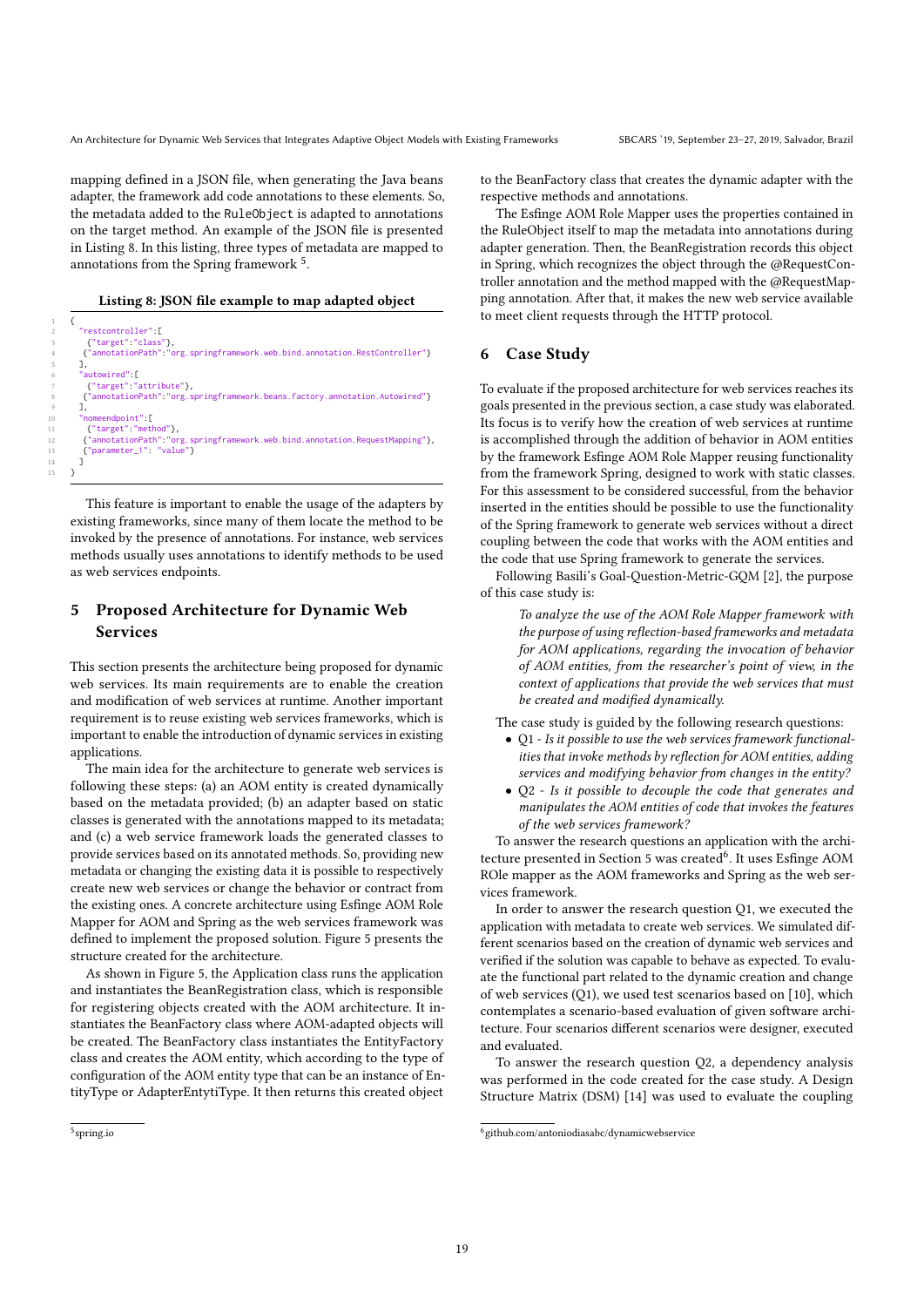SBCARS '19, September 23-27, 2019, Salvador, Brazil Antonio Dias, Eduardo Guerra, and Phyllipe Lima



Figure 5: Architecture of the solution developed for the case study

between components that use the Spring and Esfinge AOM Role Mapper frameworks. A DSM is a square matrix where rows and columns represent the elements of a system and the cells represent the relationships between the elements in its row and column. DSM is used to evaluate the coupling between software components in many recent research papers, such as [13] and [4].

# 6.1 Scenario-based Evaluation

The tests developed to use the capabilities of creating adapters for AOM entities from the Esfinge AOM Role Mapper framework. These entities have metadata attached to the Rule Objects that are mapped to generate Spring framework annotations on the adapter. In this way, the framework must recognize the annotations to create web services, which will invoke the Rule Objects to respond to the requests of the clients.

Entities and entity types are created from a configuration file, named application.properties. A service of the Spring framework reads the properties of this file to create the entity from the RoleMapper AOM domain-independent model, encapsulates the entity in the adapter with static classes API, and from the reading of the annotations of the class by reflection makes its methods such as web services. The name of the web service that serves this request is also informed in the configuration file. It is also metadata that is annotated and read by the Spring framework. After these mappings, values are entered in the entity properties that are used in the method execution. The following four scenarios were created to verify the architecture behavior:

- Create a dynamic web service that accesses the value from an entity property;
- Create a dynamic web service that executes a formula defined in expression language (EL) that use values from entity properties;
- Create a dynamic web service based on a Rule Object that receives parameters;

• Create a new dynamic web service based on data entered on an HTML page form;

All scenarios were structured and executed, and the architecture was able to provide the expected dynamic behavior for each of them. Due to space restrictions, it is not possible to present the detailed information about all scenarios, but as an example, the next section presents the steps to execute one of them.

# 6.2 Creating Dynamic Web Service

This scenario is intended to test the creation of a service without using parameters, from a Rule Object added at runtime in the entity. Test Procedure: To run the tests the following steps will be performed:

- (1) Change the configuration of the application.properties file;
- (2) Run the unit test running Spring:
	- Create web service;
	- Publish the web service;
	- Execute the client requesting the web service;
	- Get the response to the request;
	- Compare the result with the expected value and for Spring execution.
- (3) Check the Spring log to confirm that the service has been correctly mapped.

Configuration: Listing 9 displays the configuration used to create the entity that has mapped behavior method to create the magnetometer/intensity name web service to run this test scenario.

#### Listing 9: Configuration file for this scenario

- entitytype.name = Magnetometro
- entitytype.properties = direcao;sentido:intensidade 3 entitytype.ruleobject.rulename = retornaIntensidade
- 
- 4 entitytype.ruleobject.class = org.inpe.RetornaIntensidade 5 entitytype.ruleobject.metadata.nomeendpoint = magnetometro/intensidade
	- $entity$ . direcao.param = 350
	- entity.sentido = N
- $entity.$ intensidade = 50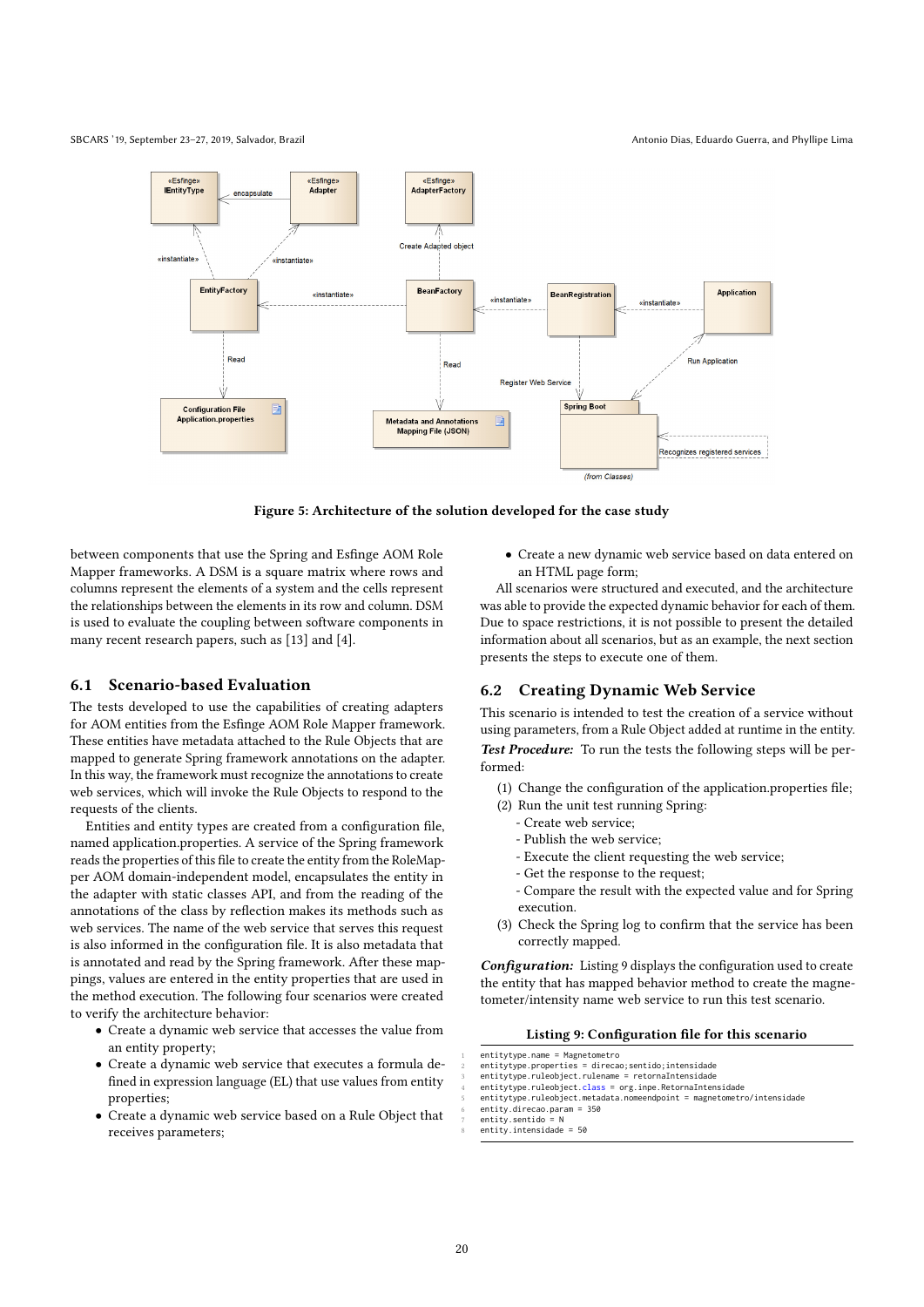Test Source code: The Listing 10 presents the test developed for this scenario. This test is executed as an integration test that invokes the web service from the outside.

# Listing 10: Creating object directly mapping dynamic method as web service

```
rac{1}{6 \text{c} + \text{c}}2 public void testMapDynamicMethod() {
       beanRegistration.handleResults("magnetometro");
4 try {
           this.mockMvc.perform(get("/magnetometro/intensidade")).andDo(print())
                   .andExpect(status().isOk())
                  .andExpect(content().string("50"));
        7 } catch (Exception e) {
           e.printStackTrace();
        \overline{ }10 }
```
Result: As a result, during Spring execution, the log displays the magnetometer/intensity web service recognition, showing the name of the generated method, as presented in Listing 11. The test was run successfully and returned the expected result.

# Listing 11: Spring Execution Log Mapping a method to web service

|                                                                 |  |  | RequestMappingHandlerMapping : Mapped "{[/magnetometro/intensidade]}" onto |  |  |
|-----------------------------------------------------------------|--|--|----------------------------------------------------------------------------|--|--|
| public java.lang.Object                                         |  |  |                                                                            |  |  |
| magnetometroAOMBeanAdapter.retornaIntensidade(iava.lang.String. |  |  |                                                                            |  |  |
|                                                                 |  |  |                                                                            |  |  |

java.lang.Object...) throws org.esfinge.aom.exceptions.EsfingeAOMException

# 6.3 Modularity Analysis

The coupling analysis between the classes developed to perform this activity was done using the Design Structure Matrix (DSM) generated by the JArchitect tool. The generated DSM shows the dependencies between the classes created in the case study for creating web services and the RoleMapper and Spring AOM frameworks. The objective is to verify the low coupling between these classes and the frameworks used, confirming that no class of the case study depends at the same time of the Spring framework and the Esfinge AOM Role Mapper framework. Figure 6 presents the DSM between the classes developed in the case study and the two frameworks used.





By analyzing the dependencies between the case study classes and the AOM Role Mapper framework, 17 dependencies can be identified between the EntityFactory class and the AOM Role Mapper Esfinge framework. The BeanFactory class presents 11 dependencies with the Esfinge AOM Role Mapper framework. Neither of the two classes that have dependencies with the Spring framework.

Analyzing the classes of the case study that interact with the Spring framework, it is verified that: the Application class has three dependencies; the BeanRegistration class has 16 dependencies; the CreateWebServiceController class has two dependencies, and the DynamicArgumentResolver class has three dependencies. None of them depend on AOM Role Mapper. The rule classes used in the test scenarios present four dependencies each with the RoleMapper AOM framework. This dependency is with the BasicRuleObject class that is extended to for the class to implements the Rule Object API.

#### 6.4 Analysis

The analysis of the results of this case study is focused on answering the research questions.

Q1: Is it possible to use the web services framework functionalities that invoke methods by reflection for AOM entities, adding services and modifying behavior from changes in the entity?

Four test scenarios with different characteristics were designed and executed successfully showing that the proposed architecture is capable of implement web services that can be dynamically created and changed. Spring framework was able to successfully consume the dynamically generated Java Beans adapter created based on the AOM entity properties and Rule Objects. The web services were created based on the adapter methods and annotations, which were generated based on the mapping with AOM custom metadata. All web services worked as expected in all test scenarios presented.

Q2: Is it possible to decouple the code that generates and manipulates the AOM entities of code that invokes the features of the web services framework?

The modularity analysis performed based on the DSM has shown that it is possible to structure that architecture in a way that classes that works with the Esfinge AOM Role Mapper framework do not depend on Spring and vice-versa. The adapters dynamically generated by the AOM framework are loaded by Spring as a regular application class and all the AOM structure is wrapped inside that adapter. Even the adapter generator uses an external file to map custom metadata to Spring annotations and does not have a direct dependence on them. With this decoupling, the introduction of dynamic web services would not change the structure of an application that already have static ones implemented.

The decoupling between the web services functionality and the generation of dynamic entities is an evidence that it would be possible to change these frameworks by others that presents similar characteristics. To support AOM, we do not find another framework that generates the same kind of dynamic adapter, however for web services there are other frameworks that provide web services based on method annotations.